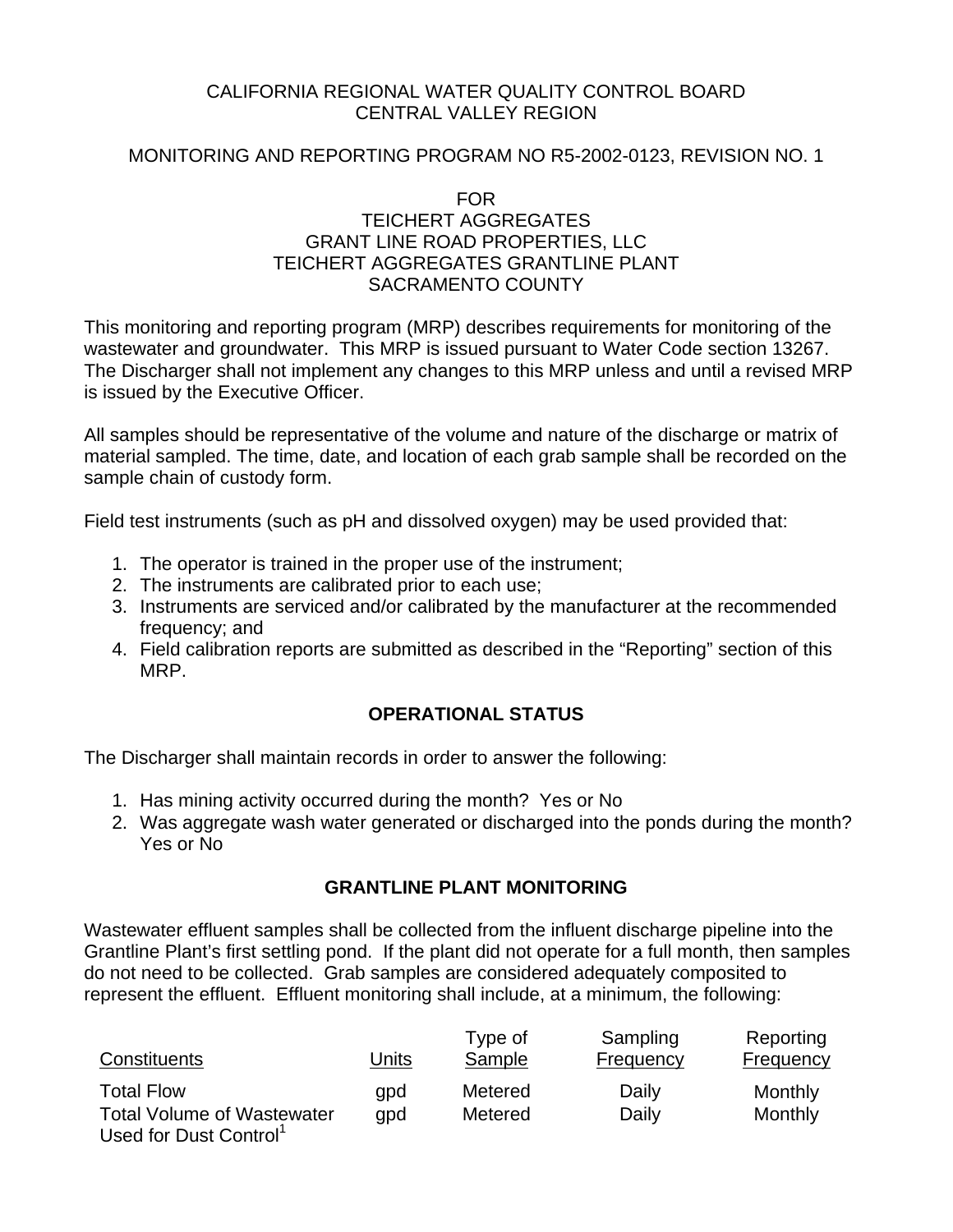#### MONITORING AND REPORTING PROGRAM NO. R5-2002-0123, REVISION NO. 1 -2-TEICHERT AGGREGATES GRANT LINE ROAD PROPERTIES, LLC TEICHERT AGGREGATES GRANTLINE PLANT SACRAMENTO COUNTY

| Constituents                      | Units | Type of<br>Sample | Sampling<br>Frequency | Reporting<br><b>Frequency</b> |
|-----------------------------------|-------|-------------------|-----------------------|-------------------------------|
| pH                                | Std.  | Grab              | Monthly               | Monthly                       |
| <b>Total Dissolved Solids</b>     | mg/L  | Grab              | Monthly               | Monthly                       |
| Aluminum, dissolved               | mg/L  | Grab              | Quarterly             | Quarterly                     |
| Iron, dissolved                   | mg/L  | Grab              | Quarterly             | Quarterly                     |
| <b>Volatile Organic Chemicals</b> | mg/L  | Grab              | Quarterly             | Quarterly                     |
| Chloride                          | mg/L  | Grab              | Quarterly             | Quarterly                     |
| <b>Total Mercury</b>              | mg/L  | Grab              | Annually              | Annually                      |
| Standard Minerals <sup>2</sup>    | mg/L  | Grab              | Annually              | Annually                      |

 $1$  The total volume of wastewater that is applied daily to the West Mining Area for the purpose of dust control.  $2$  Standard Minerals shall include, at a minimum, the following elements and compounds: Barium, Calcium, Magnesium, Sodium, Potassium, Nitrate, Sulfate, Total Alkalinity (including alkalinity series), and Hardness.

#### **POND MONITORING**

Samples shall be collected from an established sampling stations located in an areas that will provide a sample representative of the water in each of the Grantline Plant's settling ponds. Freeboard will be measured vertically from the surface of the pond water to the lowest elevation of the surrounding berm and shall be measured to the nearest 0.25 feet. Monitoring of each pond shall include, at a minimum, the following:

| Constituent                 | Units | Type of<br>Sample | Sampling<br>Frequency | Reporting<br>Frequency |
|-----------------------------|-------|-------------------|-----------------------|------------------------|
| Freeboard                   | Feet  | Measurement       | Weekly $2$            | Monthly                |
| Nuisance Odors <sup>1</sup> | mq/L  | Observation       | Weekly $2$            | Monthly                |

<sup>1</sup>Pond shall be monitored for the presence of nuisance odors. If nuisance odors are detected around the ponds, then the Discharger shall also monitor the dissolved oxygen concentration in each pond.

<sup>2</sup>May be sampled monthly if no discharge to the ponds occurred during the previous or current calendar month.

### **GROUNDWATER MONITORING**

If the Executive Officer directs Teichert Aggregates to conduct groundwater monitoring, then the following groundwater monitoring program shall be implemented for the settling ponds. Prior to construction of any groundwater monitoring wells, the Discharger shall submit plans and specifications to the Board for review and approval. Once installed, all new wells shall be added to the MRP, and shall be sampled and analyzed according to the schedule below. Prior to sampling, groundwater elevations shall be measured and the wells shall be purged at least three well volumes until pH and electrical conductivity have stabilized. Depth to groundwater shall be measured to the nearest 0.01 feet. Water table elevations shall be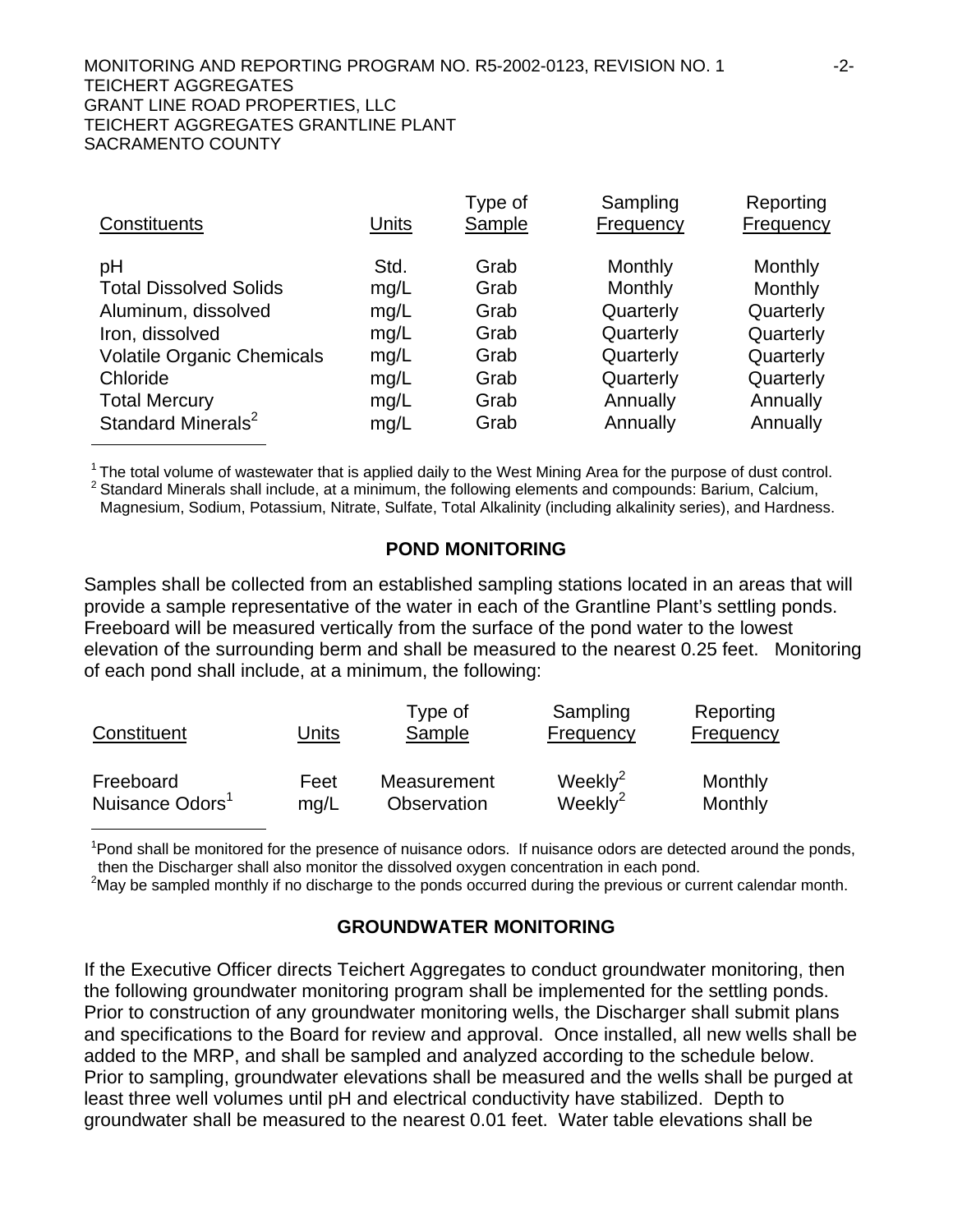#### MONITORING AND REPORTING PROGRAM NO. R5-2002-0123, REVISION NO. 1 -3-3-TEICHERT AGGREGATES GRANT LINE ROAD PROPERTIES, LLC TEICHERT AGGREGATES GRANTLINE PLANT SACRAMENTO COUNTY

calculated and used to determine groundwater gradient and direction of flow. Samples shall be collected using approved EPA methods. Groundwater monitoring shall include, at a minimum, the following:

| Constituent                    | Units             | Type of<br>Sample   | Sampling and<br>Reporting<br>Frequency <sup>1</sup> |
|--------------------------------|-------------------|---------------------|-----------------------------------------------------|
| Groundwater elevation<br>pH    | 0.01 Feet<br>S.U. | Measurement<br>Grab | Quarterly<br>Quarterly                              |
| <b>Total Dissolved Solids</b>  | mg/L              | Grab                | Quarterly                                           |
| Aluminum, dissolved            | mg/L              | Grab                | Quarterly                                           |
| Iron, dissolved                | mg/L              | Grab                | Quarterly                                           |
| Standard Minerals <sup>2</sup> | mg/L              | Grab                | Annually                                            |

 $\overline{a}$ 

<sup>1</sup> Only if required by the Executive Officer.<br><sup>2</sup> Standard Minerals shall include, at a minimum, the following elements and compounds: Barium, Calcium, Magnesium, Sodium, Potassium, Chloride, Nitrate, Sulfate, Total Alkalinity (including alkalinity series), and Hardness.

# **REPORTING**

In reporting monitoring data, the Discharger shall arrange the data in tabular form so that the date, sample type (e.g., effluent, pond, etc.), and reported analytical result for each sample are readily discernible. The data shall be summarized in such a manner to clearly illustrate compliance with waste discharge requirements and spatial or temporal trends, as applicable. The results of any monitoring done more frequently than required at the locations specified in the Monitoring and Reporting Program shall be reported in the next scheduled monitoring report.

As required by the California Business and Professions Code Sections 6735, 7835, and 7835.1, all Groundwater Monitoring Reports shall be prepared under the direct supervision of a Registered Engineer or Geologist and signed by the registered professional.

# **A. Monthly Monitoring Reports**

**If aggregate mining and/or washing of aggregate material did not occur during the month, then the monthly monitoring report shall state so, and give a projected timeline for resuming mining and/or aggregate washing operations.** 

Monthly reports shall be submitted to the Regional Board by the **1st day of the second month** following the end of the reporting period (i.e. the August monthly report is due by 1 October). The monthly reports shall include the following:

1. Results of plant operational status, and pond monitoring.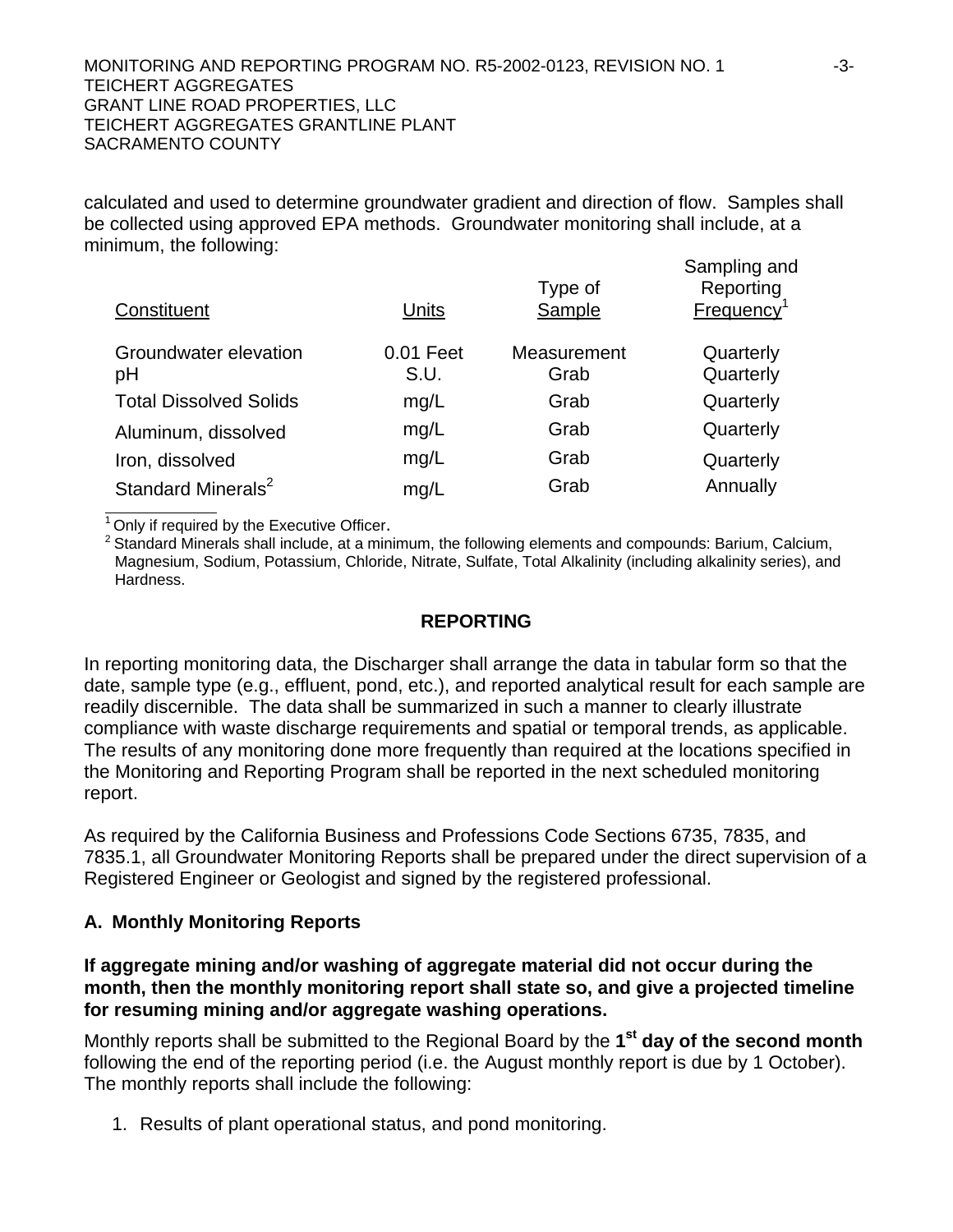- 2. A map presenting all wastewater ponds and the locations where freeboard is measured.
- 3. A comparison of monitoring data to the discharge specifications and an explanation of any violation of those requirements. Data shall be presented in tabular format.
- 4. If requested by staff, copies of laboratory analytical report(s).
- 5. A calibration log verifying calibration of all hand held monitoring instruments and devices used to comply with the prescribed monitoring program.

# **B. Quarterly Report**

If groundwater monitoring is required, then the Discharger shall establish a quarterly sampling schedule for groundwater monitoring such that samples are obtained approximately every three months. Quarterly monitoring reports shall be submitted to the Board by the **1st day of the second month after the quarter** (i.e. the January-March report is due by May 1st). The results of regular monthly monitoring reports for March, June, September and December may be incorporated into their corresponding quarterly monitoring report. The Quarterly Report shall include the following:

- 1. A narrative description of all preparatory, monitoring, sampling, and analytical testing activities for the groundwater monitoring. The narrative shall be sufficiently detailed to verify compliance with the WDR, this MRP, and the Standard Provisions and Reporting Requirements. The narrative shall be supported by field logs for each well documenting depth to groundwater; parameters measured before, during, and after purging; method of purging; calculation of casing volume; and total volume of water purged;
- 2. Calculation of groundwater elevations, an assessment of groundwater flow direction and gradient on the date of measurement, comparison of previous flow direction and gradient data, and discussion of seasonal trends if any;
- 3. A narrative discussion of the analytical results for all groundwater locations monitored including spatial and temporal tends, with reference to summary data tables, graphs, and appended analytical reports (as applicable);
- 4. A comparison of monitoring data to the groundwater limitations and an explanation of any violation of those requirements;
- 5. Summary data tables of historical and current water table elevations and analytical results;
- 6. A scaled map showing relevant structures and features of the facility, the locations of monitoring wells and any other sampling stations, and groundwater elevation contours referenced to mean sea level datum;
- 7. Copies of laboratory analytical report(s) for groundwater monitoring.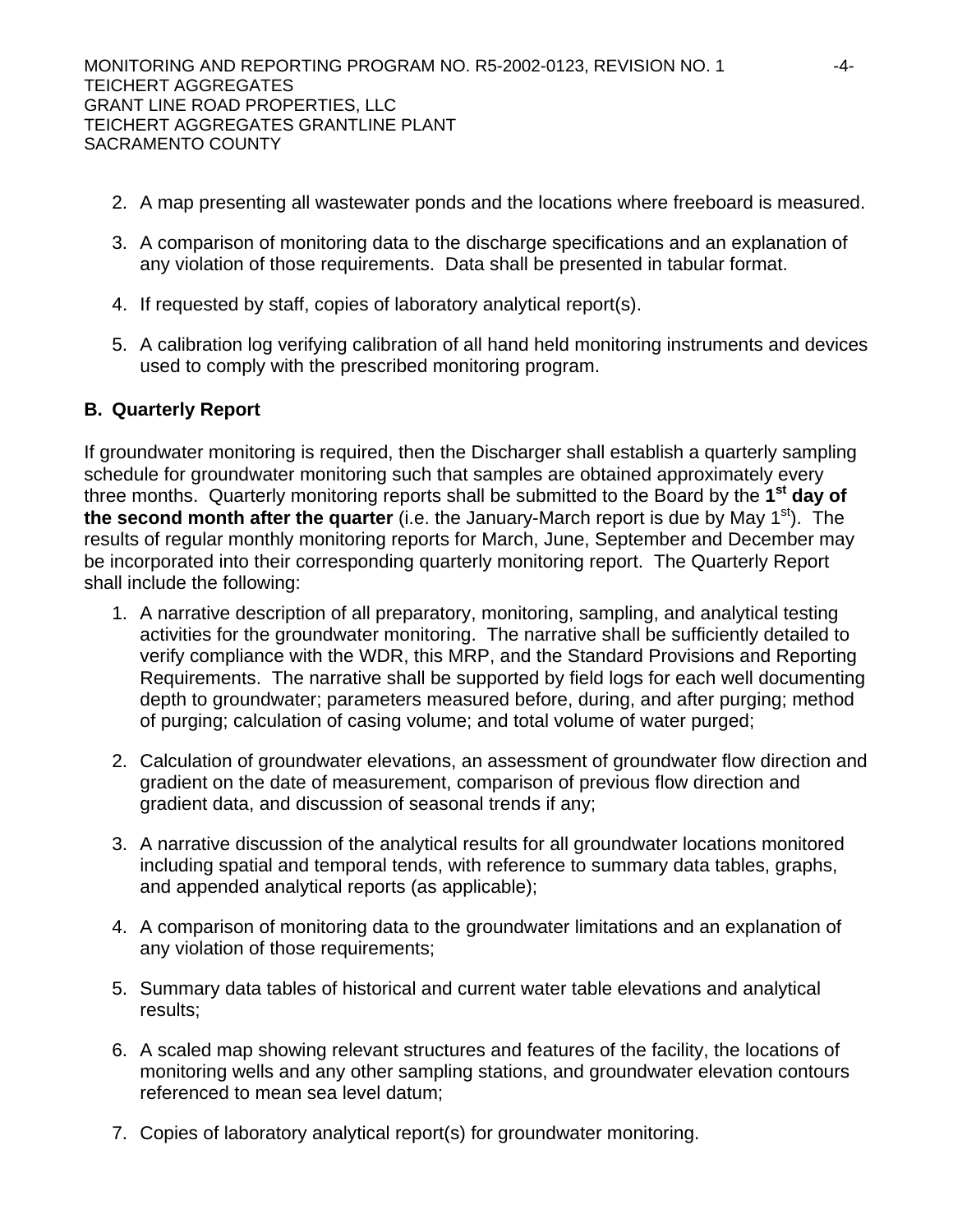# **C. Annual Report**

An Annual Report shall be prepared as the December monthly monitoring report. The Annual Report will include all monitoring data required in the monthly and quarterly schedule. The Annual Report shall be submitted to the Regional Board by **1 February** each year. In addition to the data normally presented, the Annual Report shall include the following:

- 1. If requested by staff, tabular and graphical summaries of all data collected during the year;
- 2. An evaluation of the performance of the wastewater treatment system, as well as a forecast of the flows anticipated in the next year;
- 3. A discussion of compliance and the corrective actions taken, as well as any planned or proposed actions needed to bring the discharge into full compliance with the waste discharge requirements;
- 4. A discussion of any data gaps and potential deficiencies/redundancies in the monitoring system or reporting program;
- 5. A Water Balance and Capacity Calculation Report that demonstrates adequate storage and disposal capacity to ensure full compliance with the WDRs. The water balance shall evaluate the settling ponds ability to provide sufficient capacity on a month-bymonth basis. Include monthly evaporation, precipitation, percolation, estimated rate of sedimentation; identify contributions from major sources to monthly discharge volumes, stormwater runoff, and inflow and infiltration from the surrounding area. Rainfall shall be based on the 100-year return period total annual precipitation. Note the established maximum daily percolation rate cannot exceed four to ten percent of the minimum soil permeability and the evaporation rate cannot exceed 80 percent of the established pan evaporation rate for the area. For the purpose of this analysis, "full compliance" means maintaining two feet of freeboard in all ponds. Rainfall amounts shall be based on the total annual precipitation based on a return period of 100 years, distributed monthly in accordance with historical rainfall patterns.

A letter transmitting the self-monitoring reports shall accompany each report. Such a letter shall include a discussion of requirement violations found during the reporting period, and actions taken or planned for correcting noted violations, such as operation or facility modifications. If the discharger has previously submitted a report describing corrective actions and/or a time schedule for implementing the corrective actions, reference to the previous correspondence will be satisfactory. The transmittal letter shall contain a statement by the discharger, or the discharger's authorized agent, under penalty of perjury, that to the best of the signer's knowledge the report is true, accurate and complete.